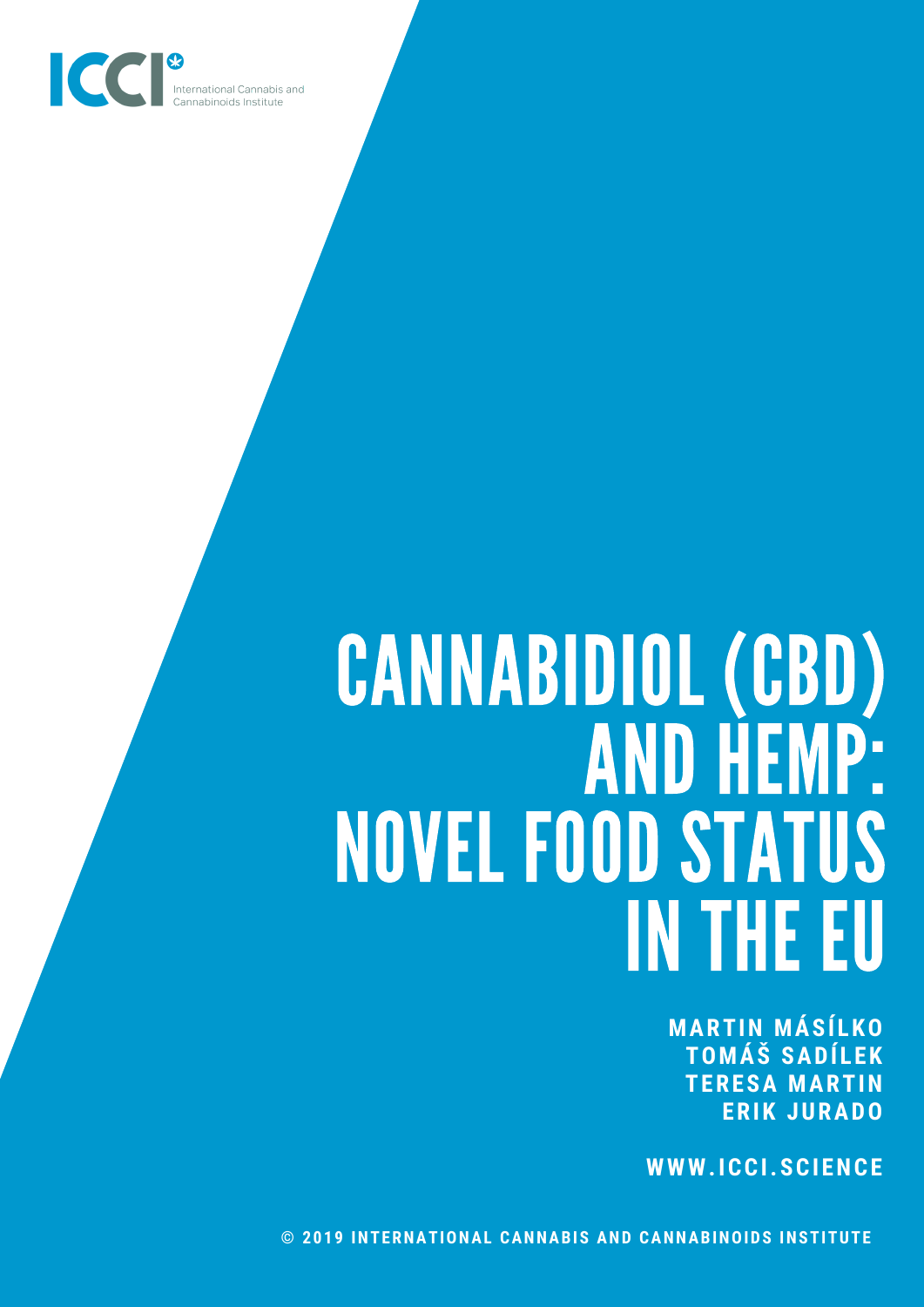## Table of Contents

| WHAT ARE EXAMPLES OF GUIDANCE FROM FOOD REGULATORS REGARDING HEMP AND CBD AS NOVEL        |  |
|-------------------------------------------------------------------------------------------|--|
|                                                                                           |  |
|                                                                                           |  |
| WHO IS RESPONSIBLE FOR DETERMINING THE NOVEL FOOD STATUS FOR A FOOD PRODUCT?  6           |  |
| HOW DOES A FOOD BUSINESS OPERATOR CONSULT A MEMBER STATE TO CLARIFY NOVEL FOOD STATUS?  6 |  |
|                                                                                           |  |
|                                                                                           |  |
|                                                                                           |  |
|                                                                                           |  |
|                                                                                           |  |
| WHAT SHOULD BE INCLUDED IN THE APPLICATION FOR NOVEL FOOD AUTHORIZATION? 10               |  |
|                                                                                           |  |
|                                                                                           |  |
| WHAT MIGHT HAPPEN IF AN UNAUTHORIZED PRODUCT IS FOUND ON THE EU MARKET?  16               |  |
|                                                                                           |  |
| HAVE ANY APPLICATIONS FOR NOVEL FOOD AUTHORIZATION BEEN SUBMITTED FOR CBD PRODUCTS?  17   |  |
|                                                                                           |  |
|                                                                                           |  |
|                                                                                           |  |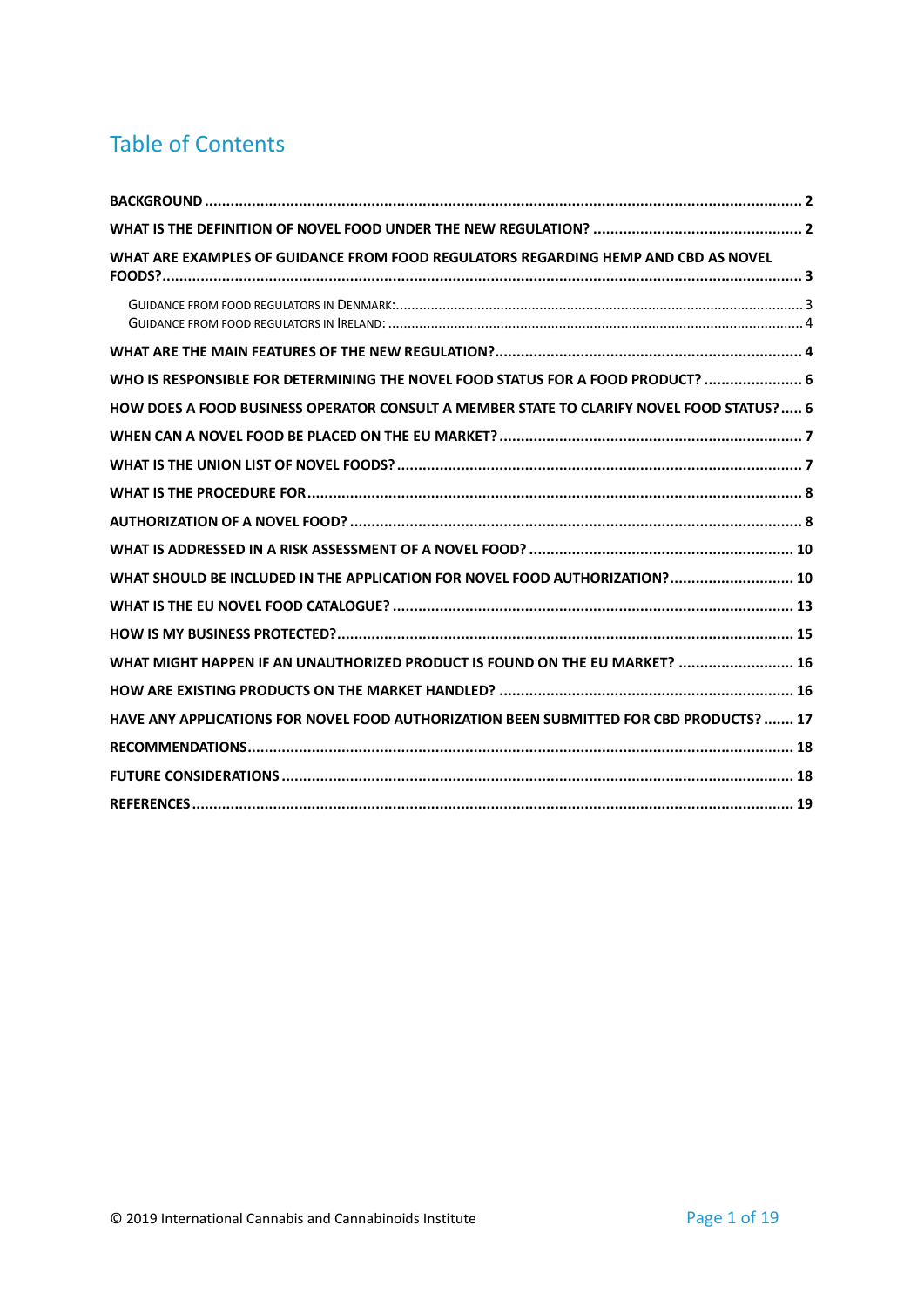#### <span id="page-2-0"></span>**Background**

In November 2015, the European Parliament and the Council of the European Union adopted a new regulation on novel food, [Regulation \(EU\) 2015/2283,](https://eur-lex.europa.eu/legal-content/EN/TXT/?uri=CELEX:32015R2283) with the intent of making the novel food authorization process more efficient while ensuring high standards of food safety for consumers. This new Regulation came into force on 1 January 2018. It amende[d Regulation](https://eur-lex.europa.eu/legal-content/EN/ALL/?uri=CELEX%3A32011R1169)  [\(EU\) No 1169/2011,](https://eur-lex.europa.eu/legal-content/EN/ALL/?uri=CELEX%3A32011R1169) and repealed and replaced prior regulations [Regulation \(EC\) No 258/97](https://eur-lex.europa.eu/legal-content/EN/TXT/?uri=CELEX:31997R0258) and [Regulation \(EC\) No 1852/2001](https://eur-lex.europa.eu/legal-content/EN/TXT/?uri=CELEX:32001R1852) which were in place until 31 December 2017. [1]

The main purposes of the new Regulation include:

- To ensure human health and consumer interests are protected
- To optimize the function of the internal food market
- To review and update the 1997 novel foods legislation to include current technological and scientific developments in the food industry
- To make the novel food authorization process more efficient
- To ensure foods that are new to the EU market undergo a thorough pre-market authorization and safety evaluation process

#### <span id="page-2-1"></span>What is the definition of novel food under the new Regulation?

The definition of novel food has not changed from the previous regulations. Novel food is defined as "food that was not used for human consumption to a significant degree within the Union before 15 May 1997, irrespective of the dates of accession of the Member States to the Union", and falls under at least one of ten specified food categories detailed in Article 3 of the Regulation. [2]

According to the European Commission:

*'Novel Food' can be newly developed, innovative food, food produced using new technologies and production processes, as well as food which is or has been traditionally eaten outside of the EU.*

*Examples of Novel Food include new sources of vitamin K (menaquinone) or extracts from existing food (Antarctic Krill oil rich in phospholipids from Euphausia superba), agricultural products from third countries (chia seeds, noni fruit juice), or food derived from new production processes (UV-treated food (milk, bread, mushrooms and yeast).*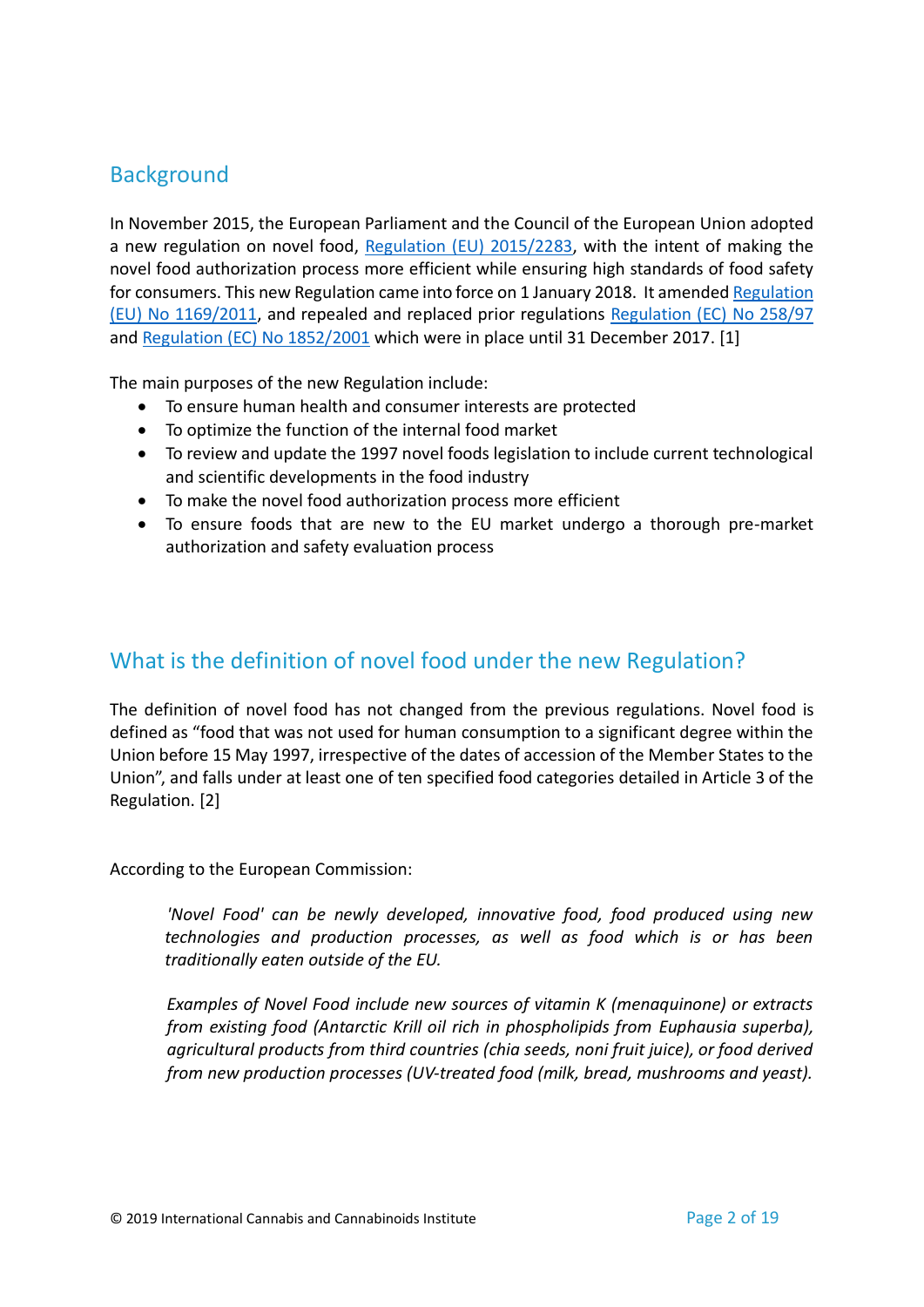*The underlying principles underpinning Novel Food in the European Union are that Novel Foods must be:*

- *Safe for consumers*
- *Properly labelled, so as not to mislead consumers*
- *If novel food is intended to replace another food, it must not differ in a way that the consumption of the Novel Food would be nutritionally disadvantageous for the consumer.*

*Pre-market authorization of Novel Foods on the basis of an evaluation in line with the above principles is necessary.* [3]

## <span id="page-3-0"></span>What are examples of guidance from food regulators regarding hemp and CBD as novel foods?

#### <span id="page-3-1"></span>Guidance from food regulators in Denmark:

Denmark released a [guidance document on regulations for food containing cannabidiol \(CBD\)](https://www.foedevarestyrelsen.dk/SiteCollectionDocuments/Kemi%20og%20foedevarekvalitet/GMO-Novel%20food-Nano-Bestraaling/Info%20p%C3%A5%20hjemmeside%20om%20CBD_EN.pdf) in October 2018. In it, authorities state that:

*Rules for marketing in Denmark food, including food supplements, containing the active substance cannabidiol (CBD) from the hemp plant (Cannabis sativa L.)…must generally comply with food legislation including Regulation 2015/2283 on novel food, which says that food which have not been used for human consumption to a significant degree in the Union before 15 May 1997 shall be subject to risk assessment and authorization prior to the placing on the market, and Article 14 of the Food Regulation according to which food must not be unsafe.* [2]

Denmark's guidance document specifies that hemp seeds and products derived from hemp seed including hemp flour, protein powder and oil are not considered novel foods as long as they are produced from "the hemp plant (*Cannabis sativa* L.) listed in the Community catalogue of plant varieties, which are free of or contain low levels of tetrahydrocannabinol (THC)". It goes on to state that as there is no evidence that other parts of the hemp plant, including flowers, leaves and extract from different plant parts, were being consumed as food prior to 15 May 1997, and therefore these are considered to be novel food. However, it also states that if new information is provided by a Member State confirming that the flowers, leaves and extracts of hemp were commonly considered as a significant food source, and were marketed as food prior to 15 May 1997, the [EU Novel Food Catalogue](https://ec.europa.eu/food/safety/novel_food/catalogue_en) will need to be updated to include the parts of the hemp plant that do not fall under the novel foods regulation. [2]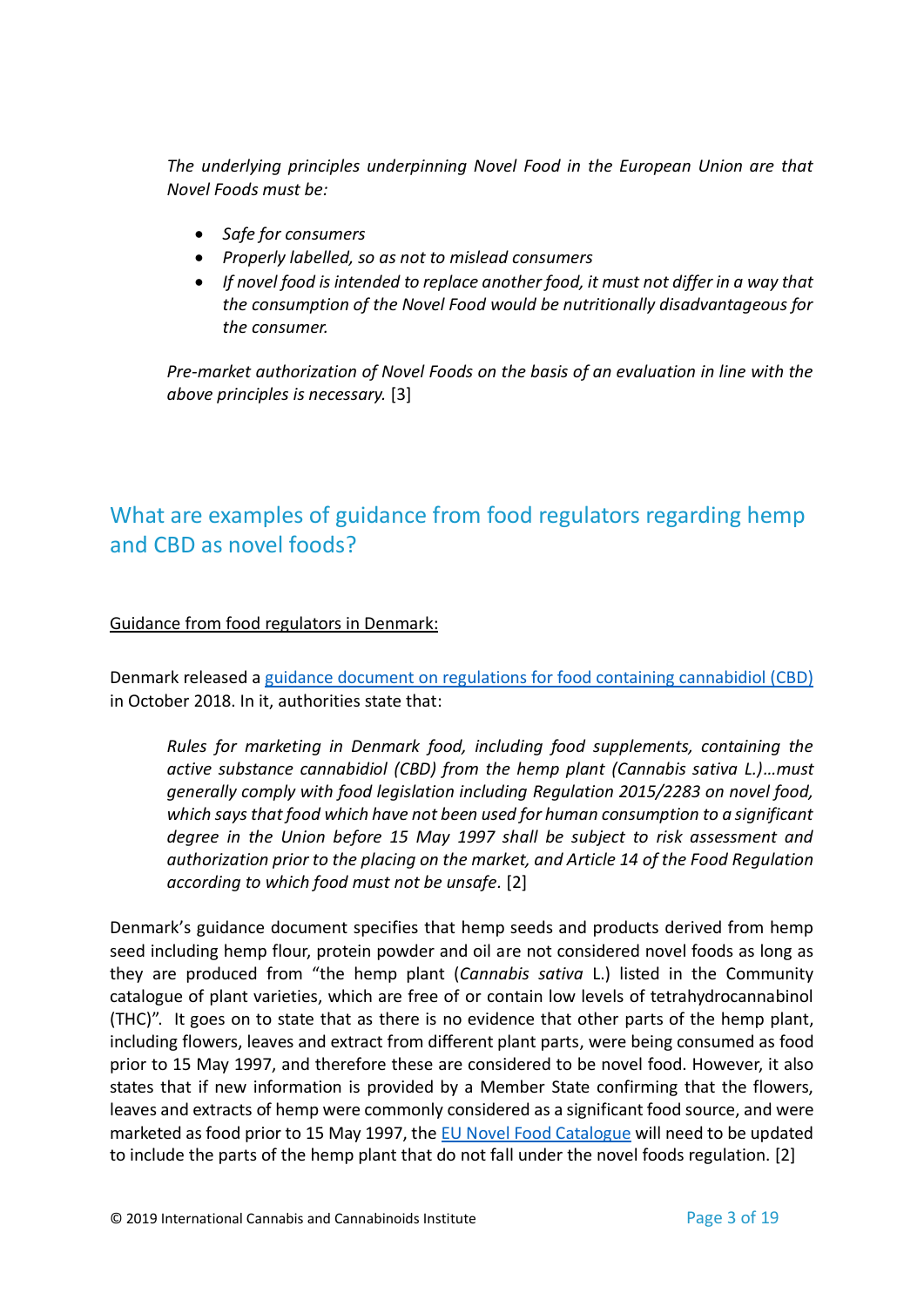<span id="page-4-0"></span>Guidance from food regulators in Ireland:

The Food Safety Authority of Ireland's CBD Oils and Hemp Oils - Legal Status FAQ web page states that:

*If the CBD oil is extracted using particular extraction methods, like using solvents or supercritical CO<sup>2</sup> extraction, you cannot sell it in the EU (unlike CBD oil extracted simply by pressing e.g. cold pressing). It is important that you know how the CBD oil has been extracted. …*

*Generally speaking, hemp oil obtained by cold-pressing the seeds or other parts of the hemp plant does not require authorization. This is because hemp oil was consumed in the EU to a significant degree before 1997 (see entry for Cannabis sativa L in the [EU](https://ec.europa.eu/food/safety/novel_food/catalogue_en)  [Novel Food Catalogue\)](https://ec.europa.eu/food/safety/novel_food/catalogue_en).*

*If, however, the CBD/hemp oil is subjected to certain forms of extraction or purification techniques, then a novel food authorization may be required, as there may be an accompanying increase in undesirable constituents. A typical example is hemp oil subjected to supercritical CO<sup>2</sup> extraction.* 

*…*

*A number of products with names such as hemp oil, hemp seed oil, cannabidiol oil, CBD oil or CBD hemp oil recently entered the Irish market. These products are derived from the hemp plant (Cannabis sativa). They are typically marketed as food supplements (or dietary supplements) in liquid or capsule form. Oil is obtained from the hemp plant by cold-pressing the seeds or other parts of the hemp plant. This oil naturally contains low levels of cannabidiol (CBD), a non-psychoactive compound. CBD can also be chemically extracted from hemp to produce products with a higher CBD content.* [4]

#### <span id="page-4-1"></span>What are the main features of the new Regulation?

The new Regulation includes improvements put in place to facilitate the addition of new foods to the EU market, while maintaining superior safety for consumers. [5]

The European Commission describes some of the updates to the new Regulation as follows:

*1. Expanded categories of Novel Foods: The Novel Food definition describes the various situations of foods originating from plants, animals, microorganisms, cell cultures, minerals, etc., specific categories of foods (insects, vitamins, minerals, food supplements, etc.), foods resulting from production processes and practices, and state of the art technologies (e.g. intentionally modified or new molecular structure, nanomaterials), which were not produced or used before 1997 and thus may be considered to be as novel foods.*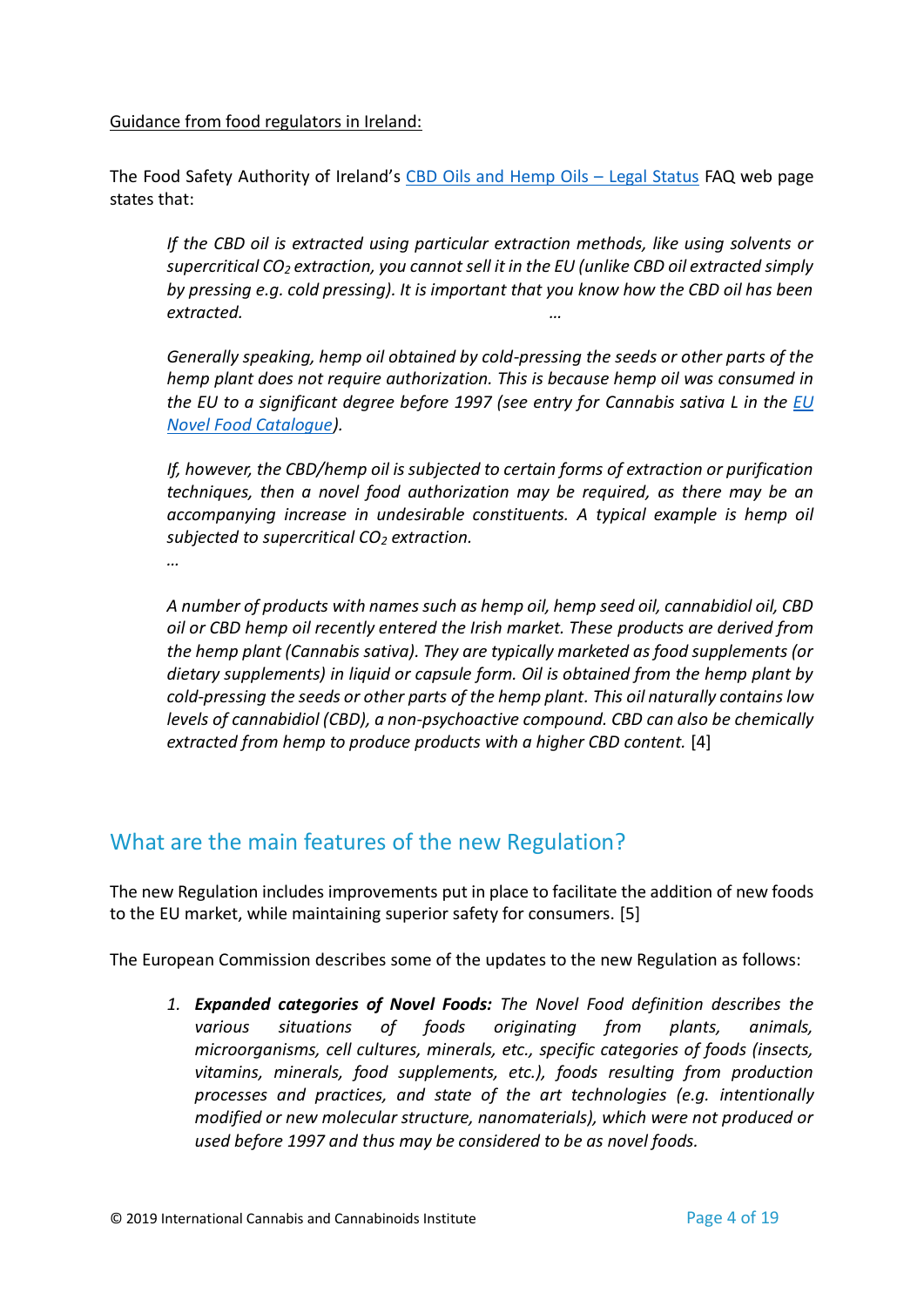- *2. Generic authorizations of Novel Foods: Under the new Regulation, all authorizations (new and old) are generic as opposed to the applicant-specific, restricted novel food authorizations under the old Novel Food regime. This means that any food business operator can place an authorized Novel Food on the European Union market, provided the authorized conditions of use, labelling requirements, and specifications are respected.*
- *3. Establishment of a Union list of authorized Novel Foods: This is a positive list containing all authorized novel foods. Novel Foods which will be authorized in the future will be added to the Union list by means of Commission Implementing Regulations. Once a novel food is added to the Union list, then it is automatically considered as being authorized and it can be placed in the European Union market.*
- *4. A simplified, centralized authorization procedure managed by the European Commission using a[n online application submission system.](https://ec.europa.eu/food/safety/novel_food/e-submission_en)*
- *5. Centralized, safety evaluation of the Novel Foods will be carried out by the European Food Safety Authority (EFSA). The European Commission consults EFSA on the applications and bases its authorization decisions on the outcome of the EFSA's evaluation.*
- *6. Efficiency and transparency will be improved by establishing deadlines for the safety evaluation and authorization procedure, thus reducing the overall time spent on approvals.*
- *7. A faster and structured notification system for traditional foods from third countries on the basis of a history of safe food use. To facilitate the marketing of traditional foods from countries outside the EU, which are considered novel foods in the EU, the new Regulation introduces a simplified assessment procedure for foods new to the EU. If the safety of the traditional food in question can be established on the basis of evidence of a history of consumption in the third country, and there are no safety concerns raised by the EU countries or EFSA, the traditional food will be allowed to be placed on the European Union market.*
- <span id="page-5-0"></span>*8. Promotion of innovation by granting an individual authorization for five years based on protected data. Data protection provisions are included in the new Regulation. That means that an applicant may be granted an individual authorization for placing on the market of a novel food. This is based on newly developed scientific evidence and proprietary data and is limited in time to 5 years.*  [5]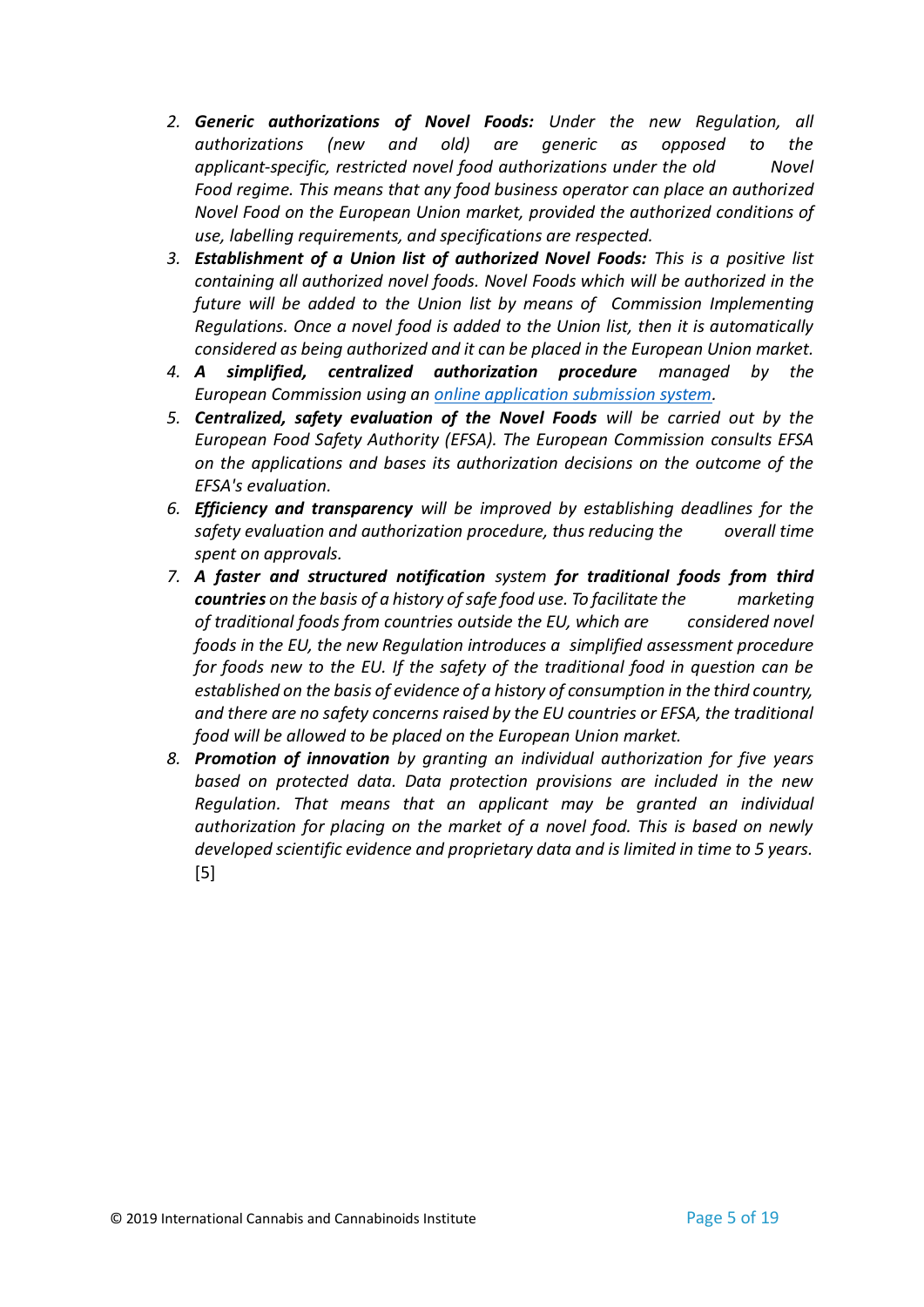### Who is responsible for determining the novel food status for a food product?

According to Article 4 of the new Regulation, food business operators are responsible for verifying whether or not the food they would like to place on the EU market is considered a novel food. If the food business operator is still unsure of the novel food status of the food after consulting all the available information (including the new [Regulation \(EU\) 2015/2283,](https://eur-lex.europa.eu/legal-content/EN/TXT/?uri=CELEX:32015R2283) the [Union List of Novel Foods,](https://ec.europa.eu/food/safety/novel_food/authorisations/union-list-novel-foods_en) and the [EU Novel Food Catalogue \)](https://ec.europa.eu/food/safety/novel_food/catalogue_en), the food business operator should check the status of their food with the authorities in the Member State in which they plan to place the food on the market first.

#### <span id="page-6-0"></span>How does a food business operator consult a Member State to clarify novel food status?

The process for consulting a Member State to clarify novel food status is governed by the [Commission Implementing Regulation \(EU\) 2018/456,](https://eur-lex.europa.eu/legal-content/EN/TXT/?uri=CELEX:32018R0456) and the contact list of the authorities responsible for the consultation process of novel food status can be found [here.](https://ec.europa.eu/food/sites/food/files/safety/docs/fs_novel-food_leg_list_comp_auth_reg_2018_en.pdf)

The general steps are as follows:

- 1. Identify the Member State in which the food will be marketed first, or choose one of the Member States if more than one will be marketed at the same time.
- 2. Submit a consultation request electronically to the Member State. Per Article 4 of Regulation (EU) 2018/456, the consultation request should include a cover letter, a technical dossier, supporting documentation, and explanatory note clarifying the purpose of the submitted documentation.
- 3. Once received by the Member State, the Member State will confirm whether the consultation request contains all the pertinent information to make it a valid request, and will communicate status promptly to the food business operator. NOTE: The Member State may request additional information which would need to be provided within the timeframe specified by the Member State.
- 4. Once all the required information is received, the Member State will provide novel food status on the food item within 4 months of the date the consultation request was deemed valid. NOTE: The Member State may request additional information which would need to be provided within a mutually agreed timeframe. If justified, the Member State may extend the time to confirmation of status by a maximum of 4 months.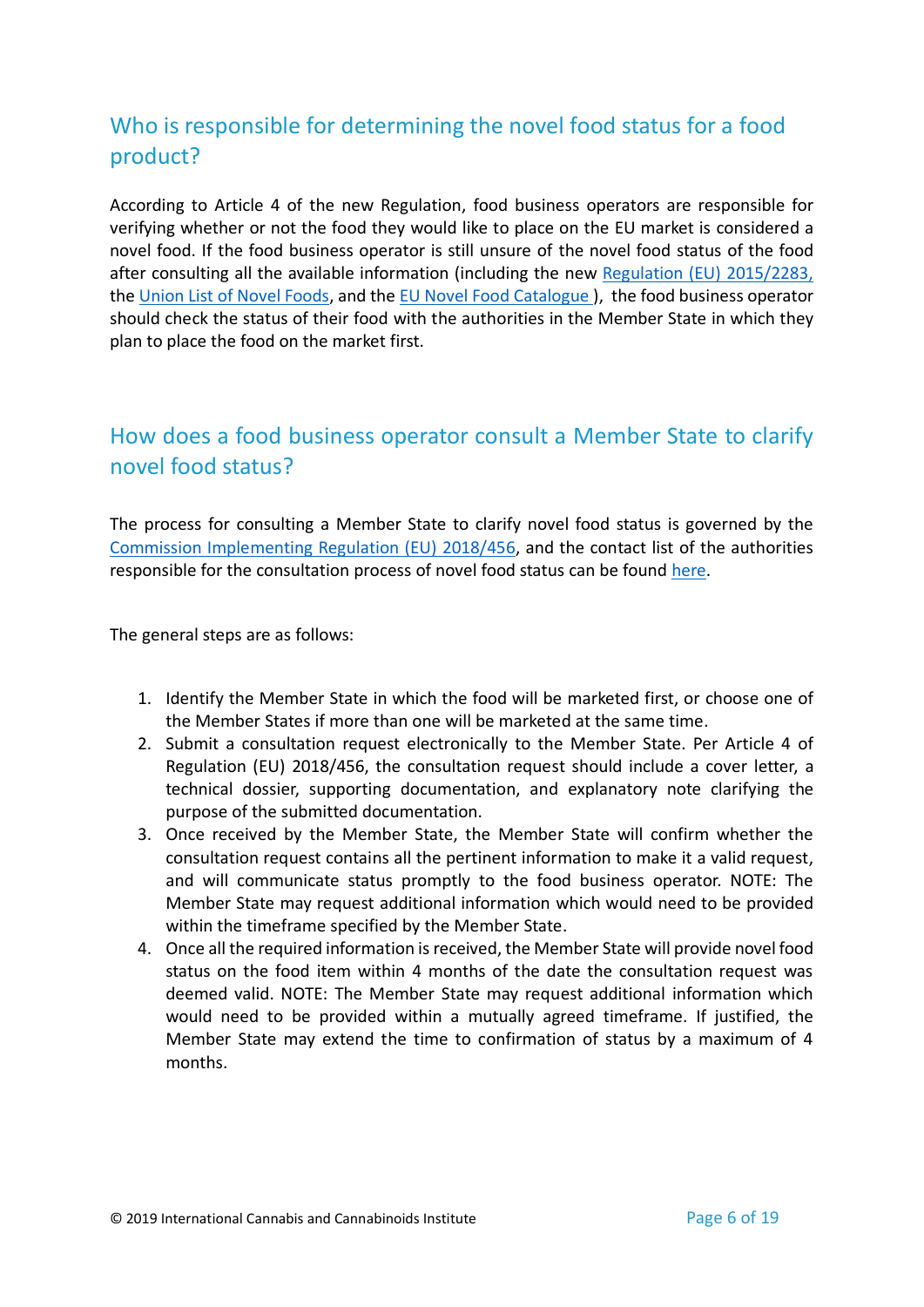- 5. Once the Member State forms a conclusion on the novel food status of the food, the Member State shall notify the food business operator, the other Member States and the European Commission of the decision, with accompanying justification. Per Article 7 of Regulation (EU) 2018/456, the following information must be included in the notification: (i) the name and description of the food concerned, (ii) a statement indicating whether the food concerned is novel, not novel or not novel only in food supplements (iii) justification for the decision, (iv) where the food is a novel food, the food category under which it falls in accordance with Article 3(2) of Regulation (EU) 2015/2283.
- <span id="page-7-0"></span>6. To conclude the process, the European Commission must add the details concerning the novel food status of the food item to the European Commission public website in a timely fashion.

#### When can a novel food be placed on the EU market?

<span id="page-7-1"></span>A novel food can only be placed on the EU market once it has successfully gone through the authorization process, and the European Commission has added it to the [Union List of Novel](https://ec.europa.eu/food/safety/novel_food/authorisations/union-list-novel-foods_en)  [Foods.](https://ec.europa.eu/food/safety/novel_food/authorisations/union-list-novel-foods_en) [6]

#### What is the Union List of Novel Foods?

<span id="page-7-2"></span>The [Union List of Novel Foods](https://ec.europa.eu/food/safety/novel_food/authorisations/union-list-novel-foods_en) is a reference list of all authorized novel foods that can be placed on the market in the EU. It is kept up to date by the European Commission, and is governed by the [Commission Implementing Regulation \(EU\) 2017/1023](https://eur-lex.europa.eu/legal-content/EN/TXT/?uri=CELEX:32018R1023) in accordance with the new Regulation.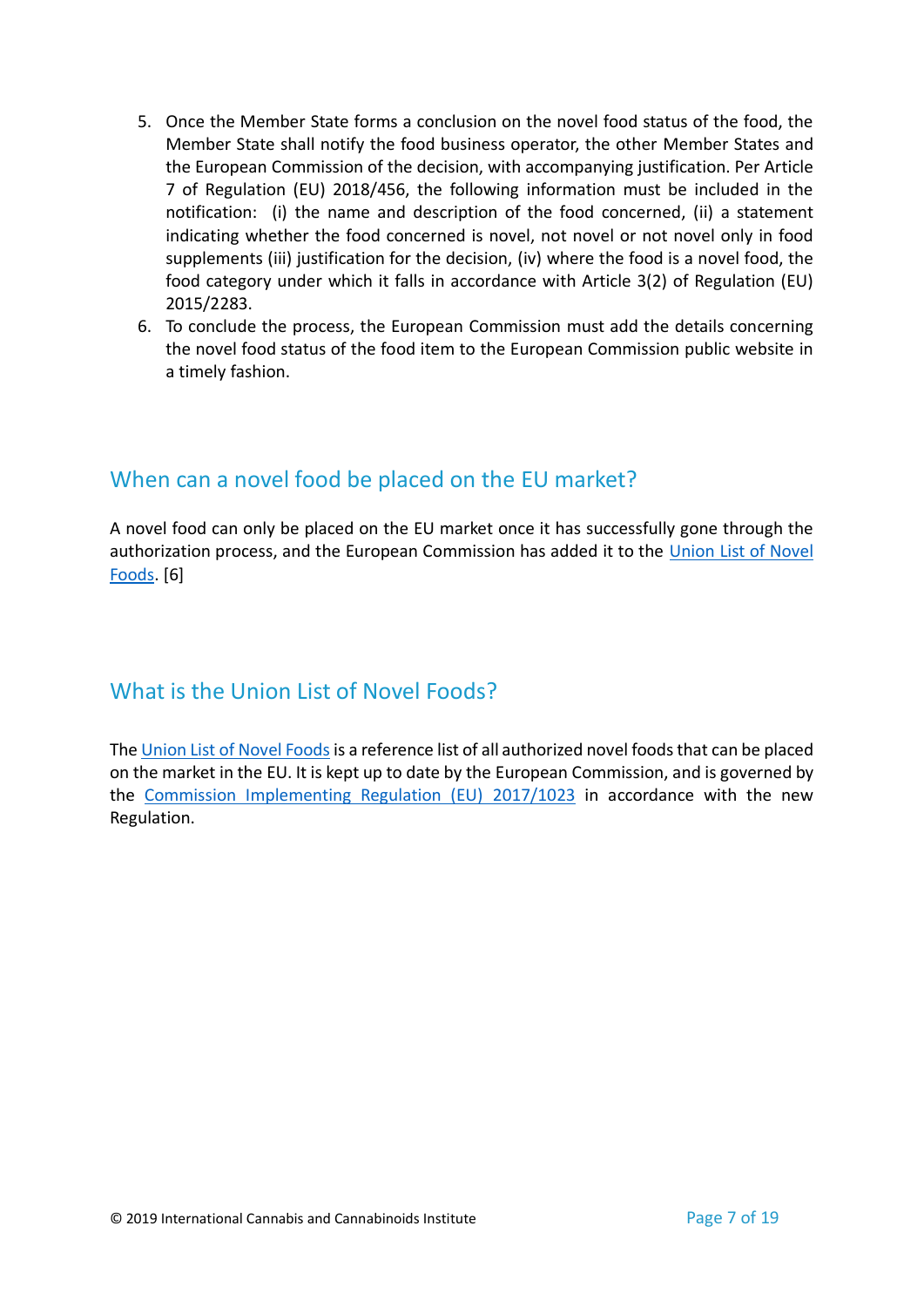### <span id="page-8-0"></span>What is the procedure for authorization of a novel food?

Under the new Regulation, the authorisation procedure is centralized. The European Commission (EC) and the European Food Safety Authority (EFSA) work together to assess and authorize novel foods for human consumption. Details regarding the procedure for authorisation of a novel food can be found in Articles 10-13 of the new Regulation.

The general steps are as follows:

- 1. The process begins with the applicant submitting an online application for novel food authorization to the EC (Figure 1). The application must contain details specified in Article 10 of the new Regulation. EFSA has prepared the Guidance on the preparation [and presentation of an application for authorization of a novel food in the context of](https://efsa.onlinelibrary.wiley.com/doi/epdf/10.2903/j.efsa.2016.4594)  [Regulation \(EU\) 2015/2283](https://efsa.onlinelibrary.wiley.com/doi/epdf/10.2903/j.efsa.2016.4594) and the [Administrative guidance on the submission of](https://efsa.onlinelibrary.wiley.com/doi/epdf/10.2903/sp.efsa.2018.EN-1381)  [applications for authorization of a novel food pursuant](https://efsa.onlinelibrary.wiley.com/doi/epdf/10.2903/sp.efsa.2018.EN-1381) to Article 10 of Regulation (EU) [2015/2283](https://efsa.onlinelibrary.wiley.com/doi/epdf/10.2903/sp.efsa.2018.EN-1381) documents to assist applicants with preparing and submitting their application.
- 2. Upon receipt of the application, the EC makes it available for the Member States and prepares a summary of the application for public access.
- 3. Upon review of the application, if the EC believes that the novel food may have an affect on human health then the European Commission will request that EFSA carry out a safety risk assessment, and will forward the application to them for this purpose. EFSA will provide its input to the EC within nine months from the date of the receipt of the application from the EC.
- 4. Within seven months from the date that EFSA provides its input to the EC, the EC will provide the Standing Committee on Plants, Animals, Food and Feed (the PAFF Committee) a draft implementing act authorizing the addition of the novel food to the Union List of Novel Foods.
- 5. Once the act is approved by the PAFF Committee, and is adopted and published by the EC, the novel food can be placed on the EU market.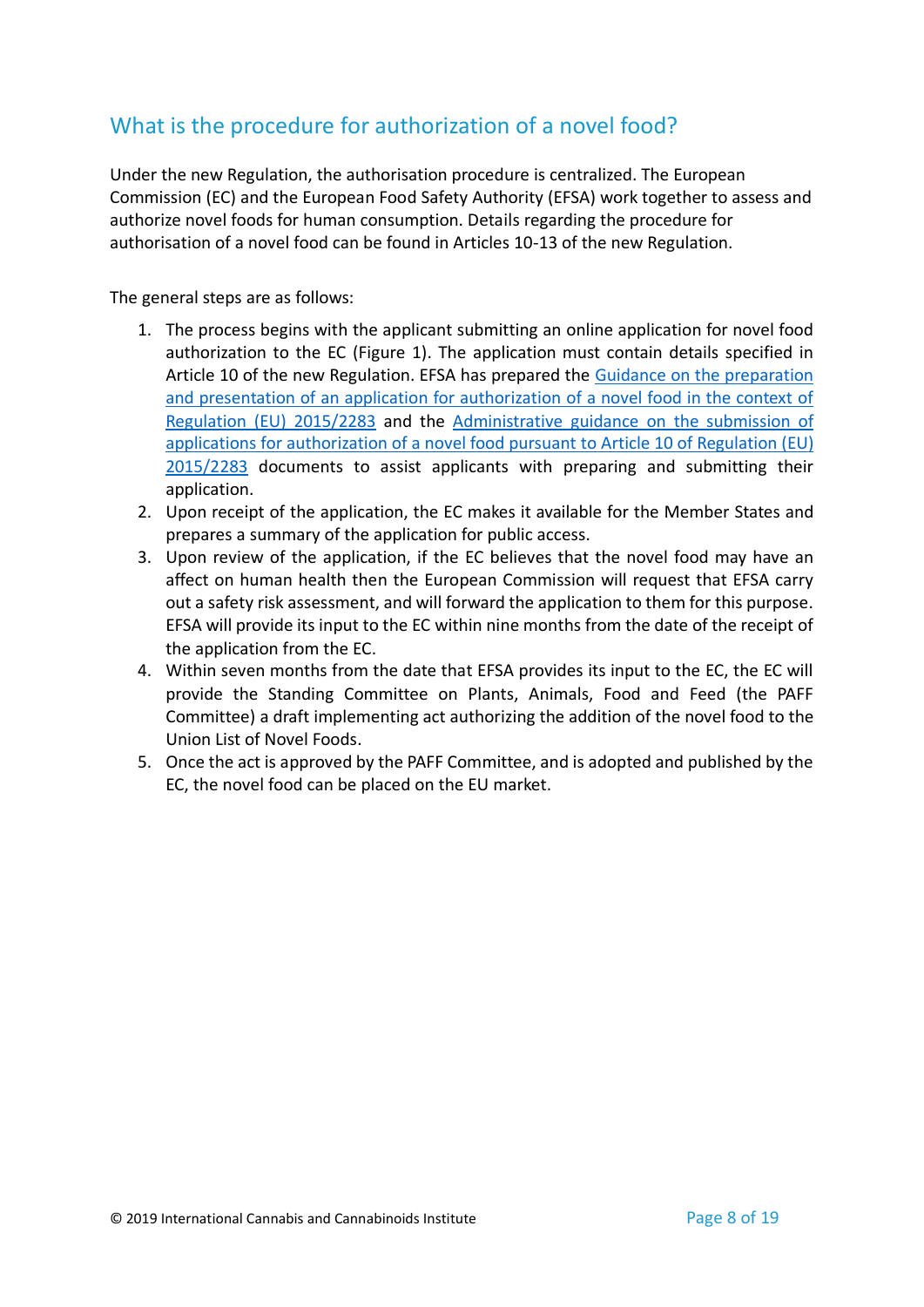



[Figure 1: Process for authorization of a novel food per Regulation 2015/2283](http://www.foodsupplementseurope.org/sites/0023/uploads/content/publications/novelfoods-guidelines-jan2018.pdf?1516105417)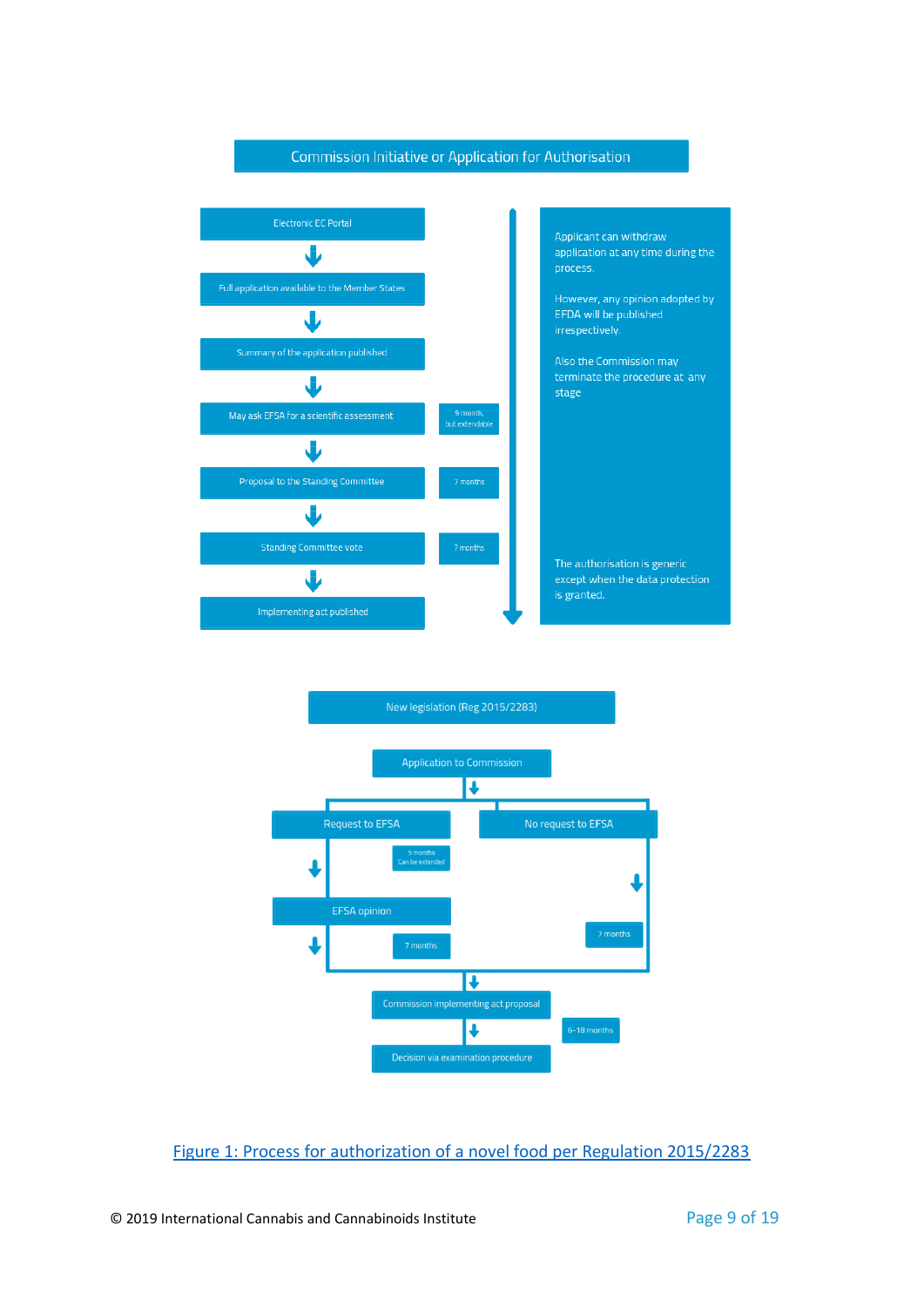#### <span id="page-10-0"></span>What is addressed in a risk assessment of a novel food?

Generally speaking, when assessing the safety of a novel food, EFSA considers the following:

- *1) whether the novel food concerned is as safe as food from a comparable food category already existing on the market within the Union;*
- *2) whether the composition of the novel food and the conditions of its use do not pose a safety risk to human health in the Union;*
- *3) a novel food, which is intended to replace another food, does not differ from that food in such a way that its normal consumption would be nutritionally disadvantageous for the consumer* [7]

#### <span id="page-10-1"></span>What should be included in the application for novel food authorization?

In accordance with Article 10 of the new Regulation, th[e Commission Implementing Regulation](https://eur-lex.europa.eu/legal-content/EN/TXT/?uri=CELEX%3A32017R2469)  [\(EU\) 2017/2469](https://eur-lex.europa.eu/legal-content/EN/TXT/?uri=CELEX%3A32017R2469) provides details on the administrative, technical and scientific requirements to include in an application for novel food authorization.

EFSA has prepared the [Guidance on the preparation and presentation of an application for](https://efsa.onlinelibrary.wiley.com/doi/epdf/10.2903/j.efsa.2016.4594)  [authorization of a novel food in the context of Regulation \(EU\)](https://efsa.onlinelibrary.wiley.com/doi/epdf/10.2903/j.efsa.2016.4594) 2015/2283 and the [Administrative guidance on the submission of applications for authorization of a novel food](https://efsa.onlinelibrary.wiley.com/doi/epdf/10.2903/sp.efsa.2018.EN-1381)  [pursuant to Article 10 of Regulation \(EU\) 2015/2283](https://efsa.onlinelibrary.wiley.com/doi/epdf/10.2903/sp.efsa.2018.EN-1381) documents to assist applicants with preparing and submitting their application.

The European Commission or EFSA may request additional information from the applicant for the purposes of risk assessment or risk management if applicable. [2]

*[The application for the authorization of a novel food must contain extensive safety data and](https://www.efsa.europa.eu/en/supporting/pub/en-1381)  [\(toxicological\) studies supporting the safety of the novel food.](https://www.efsa.europa.eu/en/supporting/pub/en-1381)*

*In alphabetical order:*

- *Additional information.*
	- o *Is there any information that the product concerned is used within the Union as medicinal product in accordance with Directive 2001/83/EC1?*
	- o *Is there any other information which would assist in determining the novel food status?*
- *Analysis method(s).*
	- o *Where appropriate.*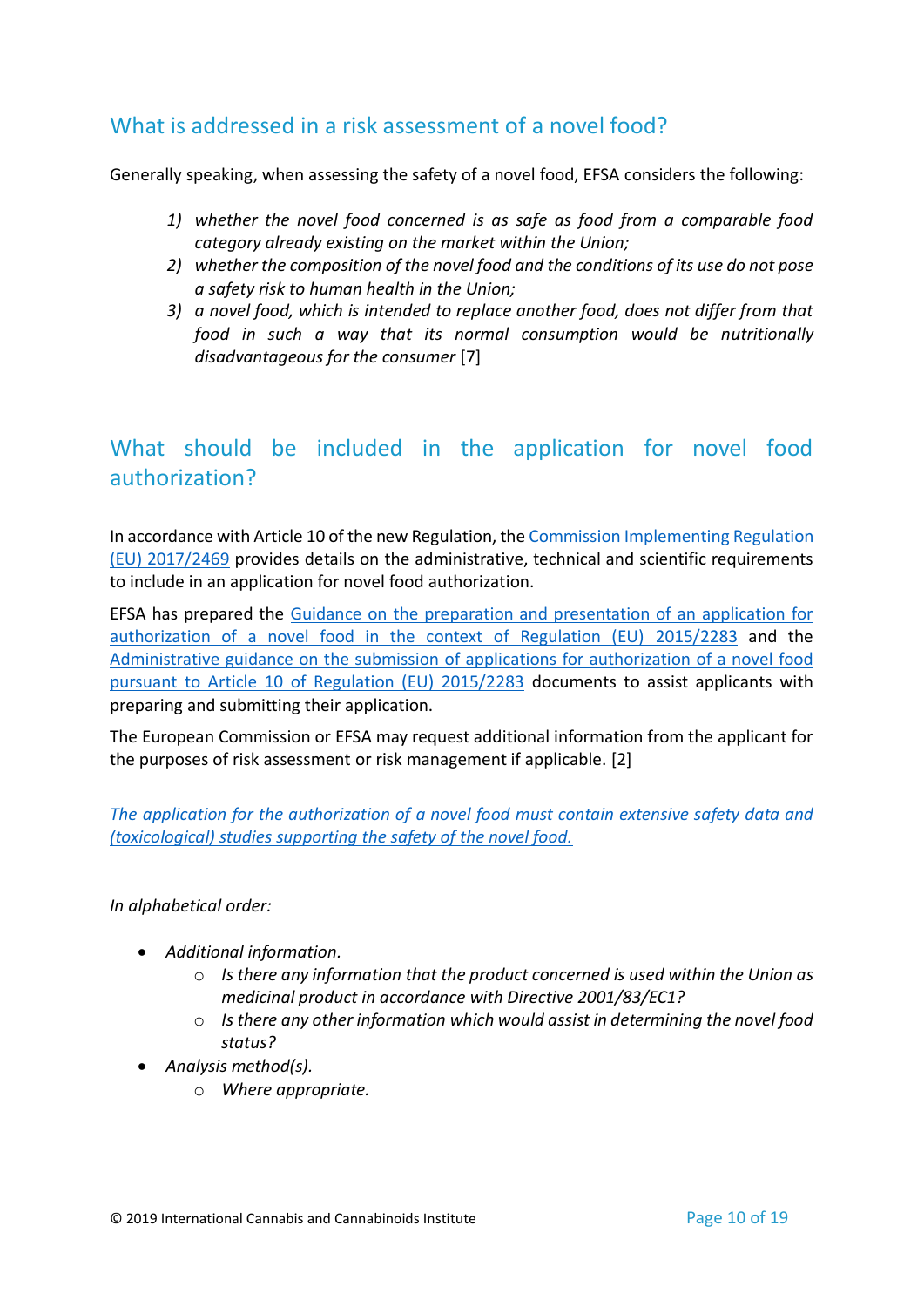- *Biological or toxicological study.*
	- o *The applicant shall clarify whether the test material conforms to the proposed or existing specification.*
	- o *Where the test material differs from that specification, the applicant shall demonstrate the relevance of those data to the novel food under consideration.*
		- *For each study.*
- *Conditions of intended use and for specific labelling requirements*
	- o *How is the food intended to be used?*
	- o *Type of product(s) in which the food is intended to be used.*
	- o *Level / concentration (or range of levels) in the product(s) in which the food is intended to be used.*
		- *Which do not mislead the consumer or verifiable justification why those elements are not necessary.*
			- *A proposal.*
- *Consultations on availability in the Union.*
	- o *Have other food business operators or food business operator federations been consulted?*
	- o *Is the food currently available on the market within the Union?*
- *Copy of the documentation on the procedure and strategy followed when gathering the data.*
- *Date of submission of the dossier.*
- *Description of the production process(es).*
- *Description of the safety evaluation strategy and the corresponding toxicological testing strategy.*
	- o *Shall justify the inclusion or exclusion of specific studies or information.*
- *Detailed composition of the novel food.*
- *Detailed description of the food.*
- *Detailed list of documents annexed to the dossier.*
	- o *Including references to titles, volumes and pages.*
- *Dossier*
	- o *Dossier submitted in support of an application for the authorization of a novel food shall enable a comprehensive risk assessment of the novel food.*
- *Extracts.*
	- o *Any further details of the source material for the extract.*
	- o *Specification of the extract.*
	- o *If extracted from a food source, will the intake of any extract components in the new food be higher than the intake of these components from the original food source?*
	- o *Is the structure or composition of the food affecting its nutritional value, metabolism or level of undesirable substances because of the process by which the food has been prepared?*
	- o *Is the food produced from a source that, in itself, is not normally consumed as part of the diet?*
- *For chemical substances: CAS number(s) (if this has been attributed); chemical name(s) according to IUPAC nomenclature rules; synonyms, trade name, common name, where*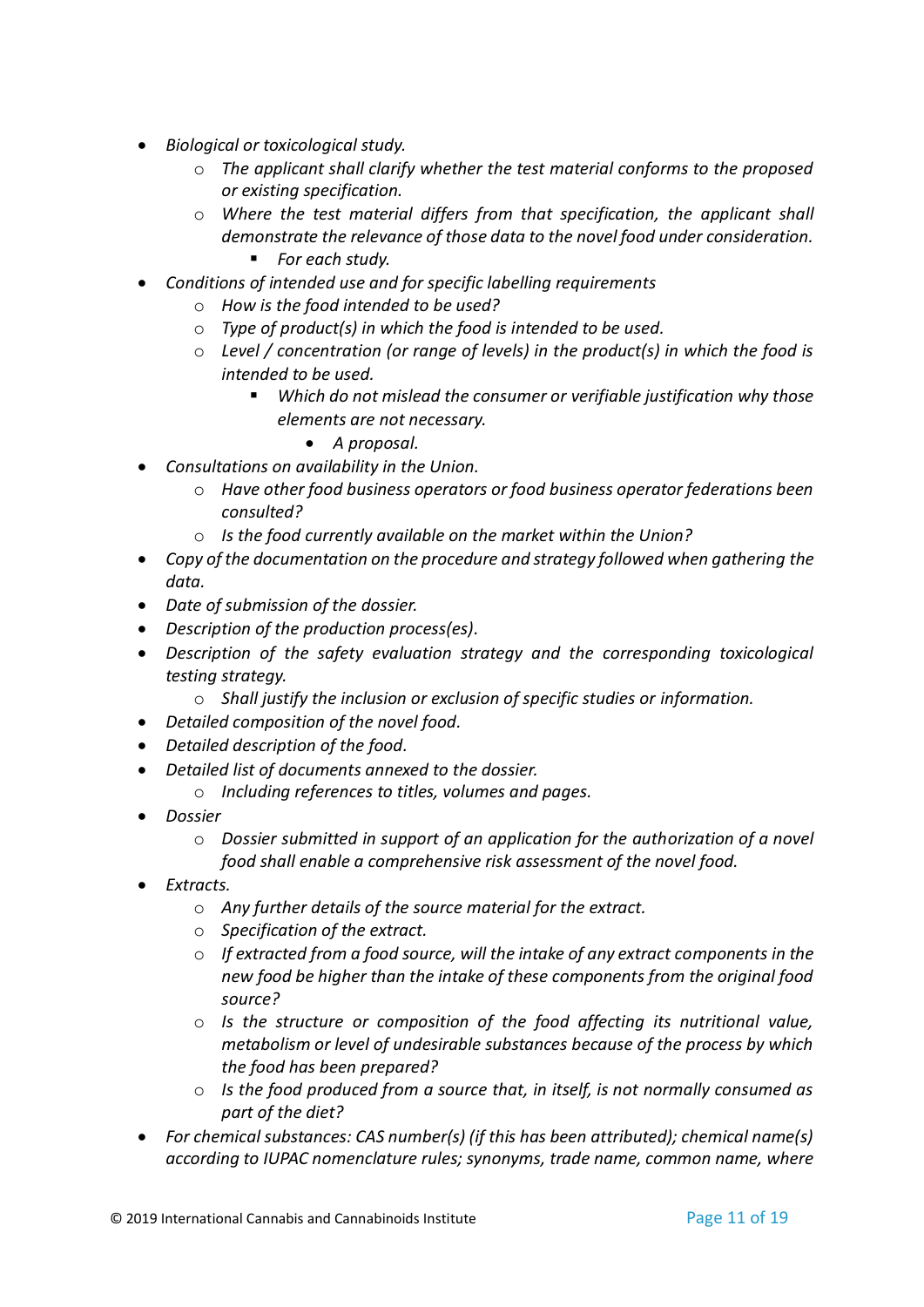*applicable; molecular and structural formulae; specification about purity/concentration.*

- *For organisms (microorganisms, fungi, algae, plants, animals): taxonomic name (full Latin name with author name); synonyms, other names, where applicable; specification of which part of the organism the use for human consumption before 15 May 1997 within the Union refers to.*
- *Further characterization of the food and/or source of the food (where relevant).*
- *History of human consumption of the food within the Union before 15 May 1997:*
	- o *to what extent was the food consumed to a significant degree throughout the Union.*
	- o *to what extent was the food consumed to a significant degree in one Member State.*
	- o *Food consumed only regionally/on a small local scale in the Union.*
	- o *Was the food available before 15 May 1997 in the Union as an ingredient designed for specific target population (e.g. food for a special medical purpose)?*
- *Information and explanations substantiating the existence of the applicant's right of reference to the proprietary scientific evidence or scientific data in accordance with Article 26 of Regulation (EU) 2015/2283.*
	- o *That information shall be included in a separate folder.*
- *List of the parts of the dossier to be treated as confidential and verifiable justification in accordance with Article 23 of Regulation (EU) 2015/2283 and the rules set out in Annex II to this Regulation.*
	- o *Where the production process contains confidential data, a nonconfidential summary of the production process shall be provided.*
- *Name and address of the applicant.*
- *Name of the novel food.*
- *Name, address and contact details of the person responsible for the dossier authorized to communicate on behalf of the applicant with the Commission.*
- *Name(s) of the manufacturer(s) of the novel food, if different than the applicant's, address and contact details.*
- *Overall conclusion on the safety of the proposed uses of the novel food.*
	- o *The overall evaluation of potential risk to human health shall be made in the context of known or likely human exposure.*
- *Production process: detailed description of the production process. Include a flow process chart to describe the production process.*
- *Proposed category of the novel food in accordance with Article 3 (2) (a) of Regulation (EU) 2015/2283.*
- *Raw data for the individual studies, published and unpublished, undertaken by the applicant, or on their behalf, to support their application.*
	- o *This information includes data used to generate the conclusions of the individual studies and results of examinations.*
	- o *On request.*
- *Safety data.*
	- o *Where it cannot be excluded that a novel food intended for a particular group of the population would be also consumed by other groups of the population the safety data provided shall also cover those groups.*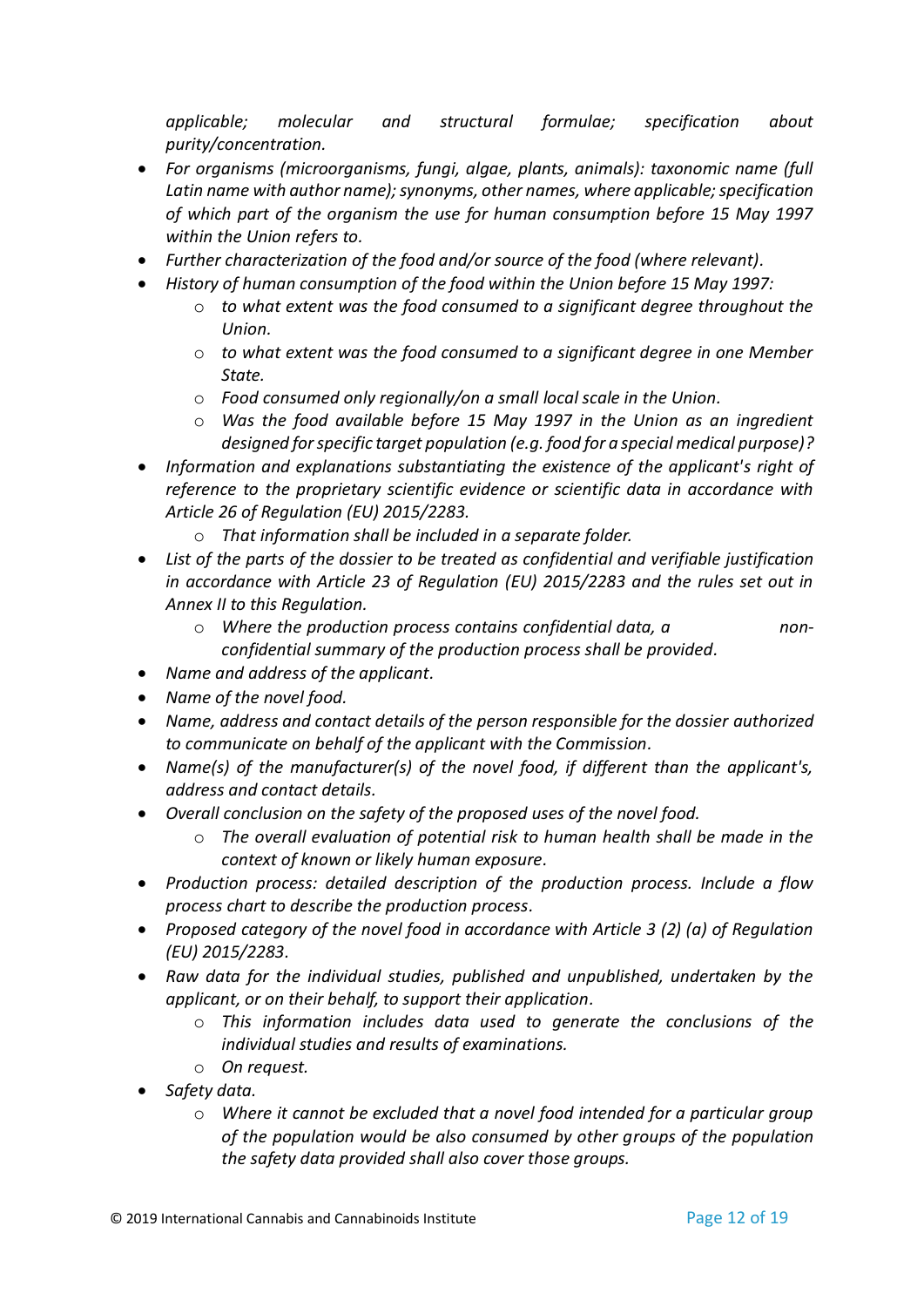- *Scientific evidence demonstrating that the novel food does not pose a safety risk to human health.*
- *Table of contents of the dossier.*

#### <span id="page-13-0"></span>What is the EU Novel Food Catalogue?

The [EU Novel Food Catalogue](https://ec.europa.eu/food/safety/novel_food/catalogue_en) is an informal tool on the European Commission website. It is a searchable catalogue that lists plant and animal products and other substances that are subject to the new novel food Regulation. Along with a description of the food product, it also provides information on novel food status of the product (Figure 2).



Figure 2: Screen shot of EU Novel Food Catalog status definitions

For example, According to the EU Novel Food Catalog, food and food ingredients from hemp (*Cannabis sativa* L.) that contains less than 0.2% tetrahydrocannabidiol (THC) and is registered in the [Common Catalogue of Varieties of Agricultural Plant Species](https://eur-lex.europa.eu/legal-content/EN/TXT/HTML/?uri=CELEX:C2018/044/01&from=EN) are not considered novel foods. However, it is recommended to check with authorities in specific Member States of the EU, as national legislation may restrict certain products from being sold in their country.

The current status for hemp (*Cannabis sativa* L.) indicates "This product was on the market as a food or food ingredient and consumed to a significant degree before 15 May 1997. Thus its access to the market is not subject to the Novel Food Regulation (EC) No. 258/97. However, other specific legislation may restrict the placing on the market of this product as a food or food ingredient in some Member States. Therefore, it is recommended to check with the national competent authorities." (Figure 3).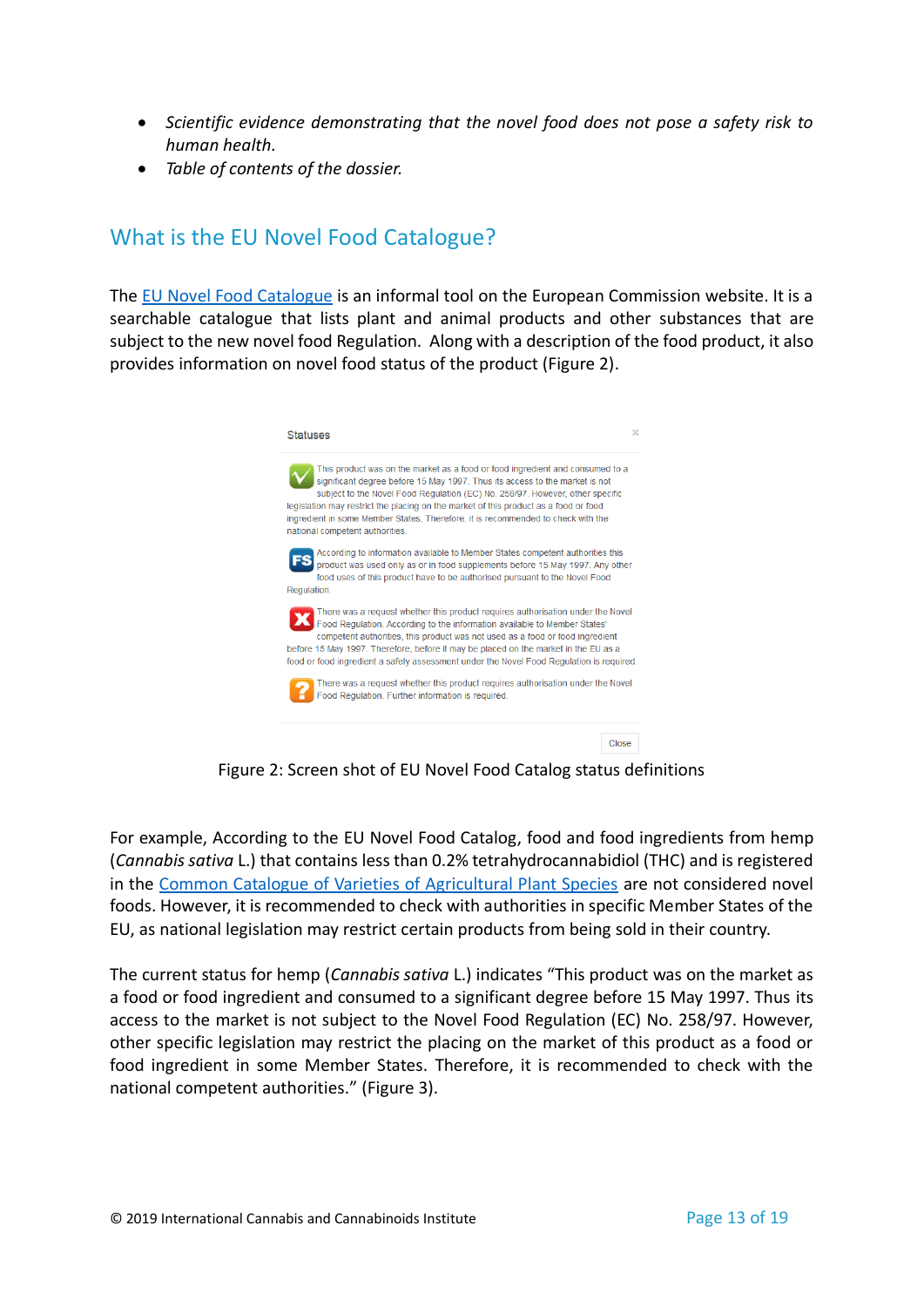|                         | English EN<br><b>Search</b>                                                                                                                                                                                                                                                                                                                                                                                                                                                                                                                                                                                                                                                                                                                                 |
|-------------------------|-------------------------------------------------------------------------------------------------------------------------------------------------------------------------------------------------------------------------------------------------------------------------------------------------------------------------------------------------------------------------------------------------------------------------------------------------------------------------------------------------------------------------------------------------------------------------------------------------------------------------------------------------------------------------------------------------------------------------------------------------------------|
|                         | European Commission > Food, farming, fisheries > Food > Food Safety > Novel food > Novel food catalogue > Search                                                                                                                                                                                                                                                                                                                                                                                                                                                                                                                                                                                                                                            |
| EU Novel food catalogue |                                                                                                                                                                                                                                                                                                                                                                                                                                                                                                                                                                                                                                                                                                                                                             |
| Novel Food $\vee$       |                                                                                                                                                                                                                                                                                                                                                                                                                                                                                                                                                                                                                                                                                                                                                             |
| <b>Product Name</b>     | Cannabis sativa L<br>Quick Search                                                                                                                                                                                                                                                                                                                                                                                                                                                                                                                                                                                                                                                                                                                           |
|                         | A B C D E F G H I J K L M N O P Q R S T U V W X Y Z ALL                                                                                                                                                                                                                                                                                                                                                                                                                                                                                                                                                                                                                                                                                                     |
| Cannabis sativa L       | Cannabis sativa I                                                                                                                                                                                                                                                                                                                                                                                                                                                                                                                                                                                                                                                                                                                                           |
|                         | Common Names                                                                                                                                                                                                                                                                                                                                                                                                                                                                                                                                                                                                                                                                                                                                                |
|                         | Kanepe (sējas) (LV), Hampa (SE), Hemp (EN), marijuana (PT), hamp (DK), Hanf (DE), hennep (NL), chanvre (FR),<br>cânhamo (PT), konopie siewne (PL), harilik kanep (ET), konopi seté (CZ), Marihuana (ES), indiai kender (HU),<br>ινδική κάνναβις (EL), navadna ali industrijska konoplja (SL), hamppu (FI)                                                                                                                                                                                                                                                                                                                                                                                                                                                   |
|                         | <b>Common Names</b>                                                                                                                                                                                                                                                                                                                                                                                                                                                                                                                                                                                                                                                                                                                                         |
|                         | In the European Union, the cultivation of Cannabis sativa L varieties is granted provided they are registered in the<br>EU's 'Common Catalogue of Varieties of Agricultural Plant Species' and the tetrahydrocannabinol (THC) content<br>does not exceed 0.2 % of the plant. Without prejudice to other legal requirements concerning the consumption of<br>hemp (Cannabis sativa) and hemp products, Regulation (EU) 2015/2283 on novel foods is not applicable to most<br>foods and food ingredients from this plant". Other specific national legislation may restrict the placing on the market<br>of this product as a food or food ingredient in some Member States. Therefore, it is recommended to check with the<br>national competent authorities |
|                         | <b>Status</b><br>What does it mean?                                                                                                                                                                                                                                                                                                                                                                                                                                                                                                                                                                                                                                                                                                                         |
|                         | This product was on the market as a food or food ingredient and consumed to a<br>significant degree before 15 May 1997. Thus its access to the market is not subject<br>to the Novel Food Requlation (EC) No. 258/97. However, other specific legislation                                                                                                                                                                                                                                                                                                                                                                                                                                                                                                   |

Figure 3: Screen shot of EU Novel Food Catalogue information on *Cannabis sativa* L.

may restrict the placing on the market of this product as a food or food ingredient in some Member States. Therefore, it is recommended to check with the national competent

With respect to cannabidiol (CBD), the EU Novel Food Catalog states that "Extracts of Cannabis sativa L in which cannabidiol (CBD) levels are higher than the CBD levels in the source Cannabis sativa L are novel in food. Cannabidiol (CBD) is one of the cannabinoids in Cannabis sativa plant. In the European Union, the cultivation of Cannabis sativa L. varieties is granted provided they are registered in the EU's 'Common Catalogue of Varieties of Agricultural Plant Species' and the tetrahydrocannabinol (THC) content does not exceed 0.2 % of the plant."

The current status of Cannabidiol indicates "There was a request whether this product requires authorization under the Novel Food Regulation. According to the information available to Member States' competent authorities, this product was not used as a food or food ingredient before 15 May 1997. Therefore, before it may be placed on the market in the EU as a food or food ingredient a safety assessment under the Novel Food Regulation is required." (Figure 4)

authorities.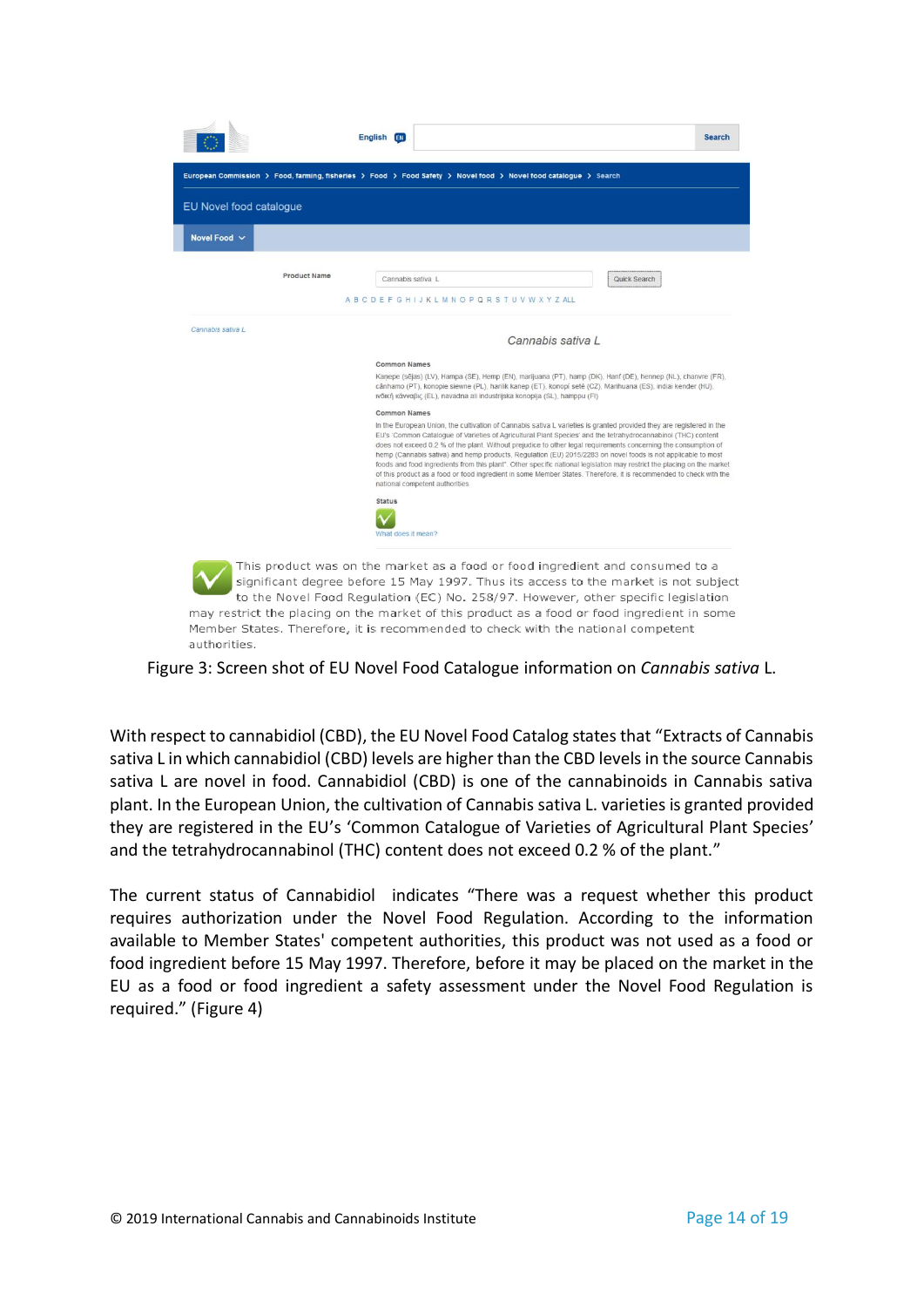|                         | English [1]                                                                                                                                                                                                                                                                                                                                                                                                                                                                                                                                                               | <b>Search</b> |
|-------------------------|---------------------------------------------------------------------------------------------------------------------------------------------------------------------------------------------------------------------------------------------------------------------------------------------------------------------------------------------------------------------------------------------------------------------------------------------------------------------------------------------------------------------------------------------------------------------------|---------------|
|                         | European Commission > Food, farming, fisheries > Food > Food Safety > Novel food > Novel food catalogue > Search                                                                                                                                                                                                                                                                                                                                                                                                                                                          |               |
| EU Novel food catalogue |                                                                                                                                                                                                                                                                                                                                                                                                                                                                                                                                                                           |               |
| Novel Food $\sim$       |                                                                                                                                                                                                                                                                                                                                                                                                                                                                                                                                                                           |               |
| <b>Product Name</b>     | Quick Search<br>Cannabidiol<br><b>ABCDEFGHIJKLMNOPQRSTUVWXYZALL</b>                                                                                                                                                                                                                                                                                                                                                                                                                                                                                                       |               |
| Cannabidiol             | Cannabidiol                                                                                                                                                                                                                                                                                                                                                                                                                                                                                                                                                               |               |
|                         | <b>Common Names</b><br>Extracts of Canabis sativa L in which cannabidiol (CBD) levels are higher than the CBD levels in the source Canabis<br>sativa L are novel in food. Cannabidiol (CBD) is one of the cannabinoids in Cannabis sativa plant. In the European<br>Union, the cultivation of Cannabis sativa L. varieties is granted provided they are registered in the EU's 'Common'<br>Catalogue of Varieties of Agricultural Plant Species' and the tetrahydrocannabinol (THC) content does not exceed<br>0.2 % of the plant.<br><b>Status</b><br>What does it mean? |               |

Food Regulation. According to the information available to Member States' competent authorities, this product was not used as a food or food ingredient before 15 May 1997. Therefore, before it may be placed on the market in the EU as a food or food ingredient a safety assessment under the Novel Food Regulation is required.

Figure 4: Screen shot of EU Novel Food Catalogue information on Cannabidiol

#### <span id="page-15-0"></span>How is my business protected?

Per Article 23 of the new Regulation, applicants may request to have certain information in their application for novel food authorization to be treated confidentially to protect their competitive position. Applicants can indicate the specific parts of information they wish to remain confidential and provide substantiation for their request for consideration by the European Commission.

According to the new Regulation, the following information cannot remain confidential:

- *the name and address of the applicant,*
- *the name and description of the novel food,*
- *the proposed conditions of use of the novel food,*
- *a summary of the studies submitted by the applicant,*
- *the results of the studies carried out to demonstrate the safety of the food;*
- *where appropriate, the analysis method(s),*
- *any prohibition or restriction imposed in respect of the food by a third country.* [2]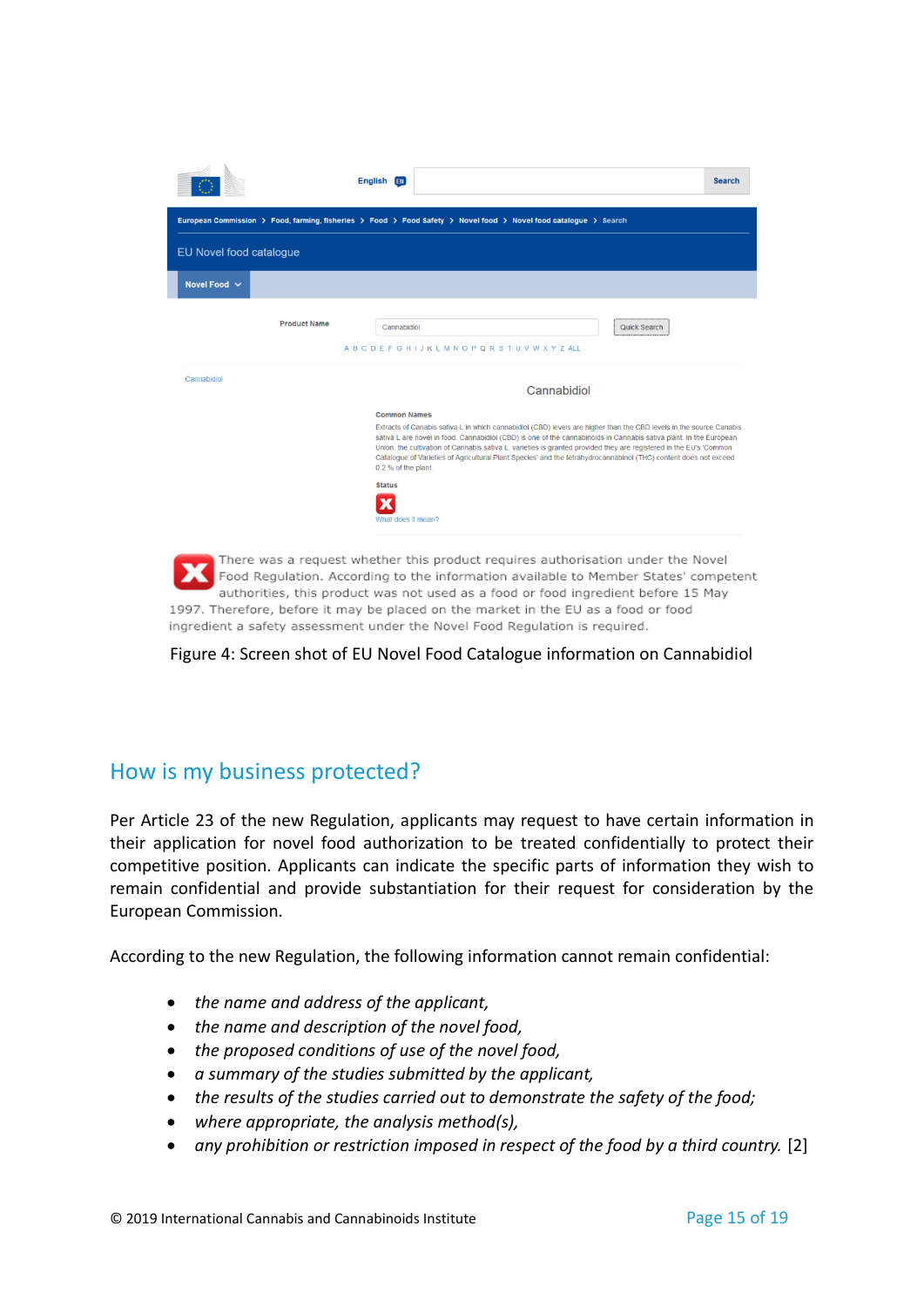Also, per Article 26 of the new Regulation, there is a possibility for applicants to receive 5-year exclusivity based on proprietary protection, provided that the following conditions are met:

- *the newly developed scientific evidence or scientific data was designated as proprietary by the applicant at the time the first application was made,*
- *the applicant had exclusive right of reference to the proprietary scientific evidence or scientific data at the time the first application was made and*
- *the novel food could not have been assessed and authorized without the applicant's proprietary scientific evidence or data.* [2]

The data protection provisions were put in place to help protect the interests of companies producing new, innovative products. Innovation in the food sector can help create new job and growth opportunities, and fortify the competitiveness of the EU food industry. [8]

#### <span id="page-16-0"></span>What might happen if an unauthorized product is found on the EU market?

When talking about whole plant extracts, a "Grey Zone" will remain for some time (at least until 2Q 2019). In regards to CBD, moving forward, companies operating in the "Grey Zone" will slowly be excluded from the whole EU market once particular products are banned. The new novel food Regulation will help national regulators find and ban products that have no novel food authorization and/or are not extracted from varieties of hemp from the Common [Catalogue of Varieties of Agricultural Plant Species](https://eur-lex.europa.eu/legal-content/EN/TXT/HTML/?uri=CELEX:C2018/044/01&from=EN) .

Also, Member States will implement rules and impose penalties applicable to infringements of the provisions of the new Regulation, and will take all necessary measures necessary to ensure that they are enforced. The penalties provided for shall be effective, proportionate and dissuasive.

#### <span id="page-16-1"></span>How are existing products on the market handled?

<span id="page-16-2"></span>[If lawfully marketed in the EU after 15 May 1997, existing products can remain on the market](http://www.foodsupplementseurope.org/sites/0023/uploads/content/publications/novelfoods-summary-jan2018.pdf?1516105465)  [as long as an application for novel food authorization is submitted to the European](http://www.foodsupplementseurope.org/sites/0023/uploads/content/publications/novelfoods-summary-jan2018.pdf?1516105465)  [Commission before 1 January 2019.](http://www.foodsupplementseurope.org/sites/0023/uploads/content/publications/novelfoods-summary-jan2018.pdf?1516105465)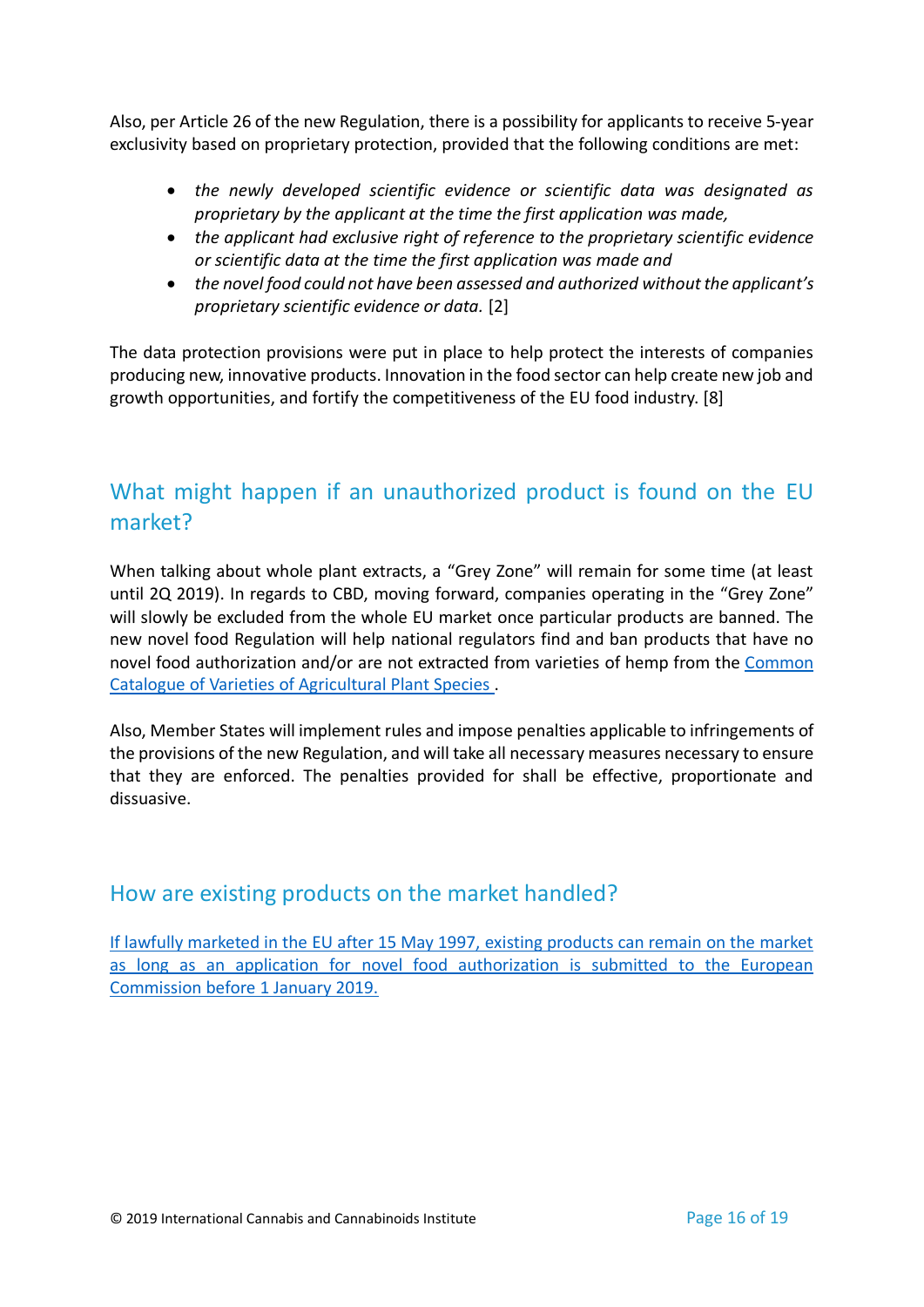### Have any applications for novel food authorization been submitted for CBD products?

Currently, only one application can be found on the [European Commission -](https://ec.europa.eu/food/safety/novel_food/authorisations/summary-applications-and-notifications_en) Summary of [ongoing applications](https://ec.europa.eu/food/safety/novel_food/authorisations/summary-applications-and-notifications_en) web page.

Products details per the European Commission summary are as follows:

#### *Summary of the dossier: (-)-trans-cannabidiol*

*Applicant: Cannabis Pharma, s.r.o., Masarykova 1595/54, 415 01 the Czech Republic This is an application for authorization to place on the market (-)-trans-cannabidiol (CBD) as a novel food in food supplements in the European Union (EU) intended for the adult population and excluding pregnant and lactating women.*

*The application has been compiled in line with the administrative and scientific requirements of Commission Implementing Regulation (EU) 2017/2469 laying down for applications referred to in Article 10 of Regulation (EU) 2015/2283 of the European Parliament and of the Council on novel foods. It is also in line with the European Food Safety Authority (EFSA) guidance on the preparation and presentation of an application for authorization of a Novel Food in the Context of Regulation (EU) 2015/2283.*

*Cannabidiol (CBD) is to be obtained through a series of purification steps from Cannabis sativa L. plants. C. sativa is one of the first cultural crops used in many applications including food (seed oil), fibers for ropes, twines and coarse textiles and woody core for animal bedding.*

*Hemp seed oil has been traditionally consumed as food. It has a delicate flavor and distinctive nutty taste. It contains high concentration of poly-unsaturated fatty acids and rare omega 3 and omega 6 acids present such as gamma-linolenic and stearidonic acid, and certain phytosterols. Hemp seed and its oil is a high source of Vitamin E. Hemp seed and seed cake is a high source of vitamins and minerals: thiamin, vitamin B6, folate, iron, phosphorus, magnesium, zinc, copper and manganese.*

<span id="page-17-0"></span>*The application contains publicly available safety and toxicological information and toxicity reviews, which include acute and long terms toxicity studies in animals, and tolerance studies in humans. The overall data package as submitted aims to support the safety of cannabidiol as a novel food in food supplements for adults with a daily intake of up to 130 mg or 1.86 mg/kg body weight. As an additional precautionary measure, the food supplements containing cannabidiol will be limited to the adult population and will exclude pregnant and lactating women.* [9]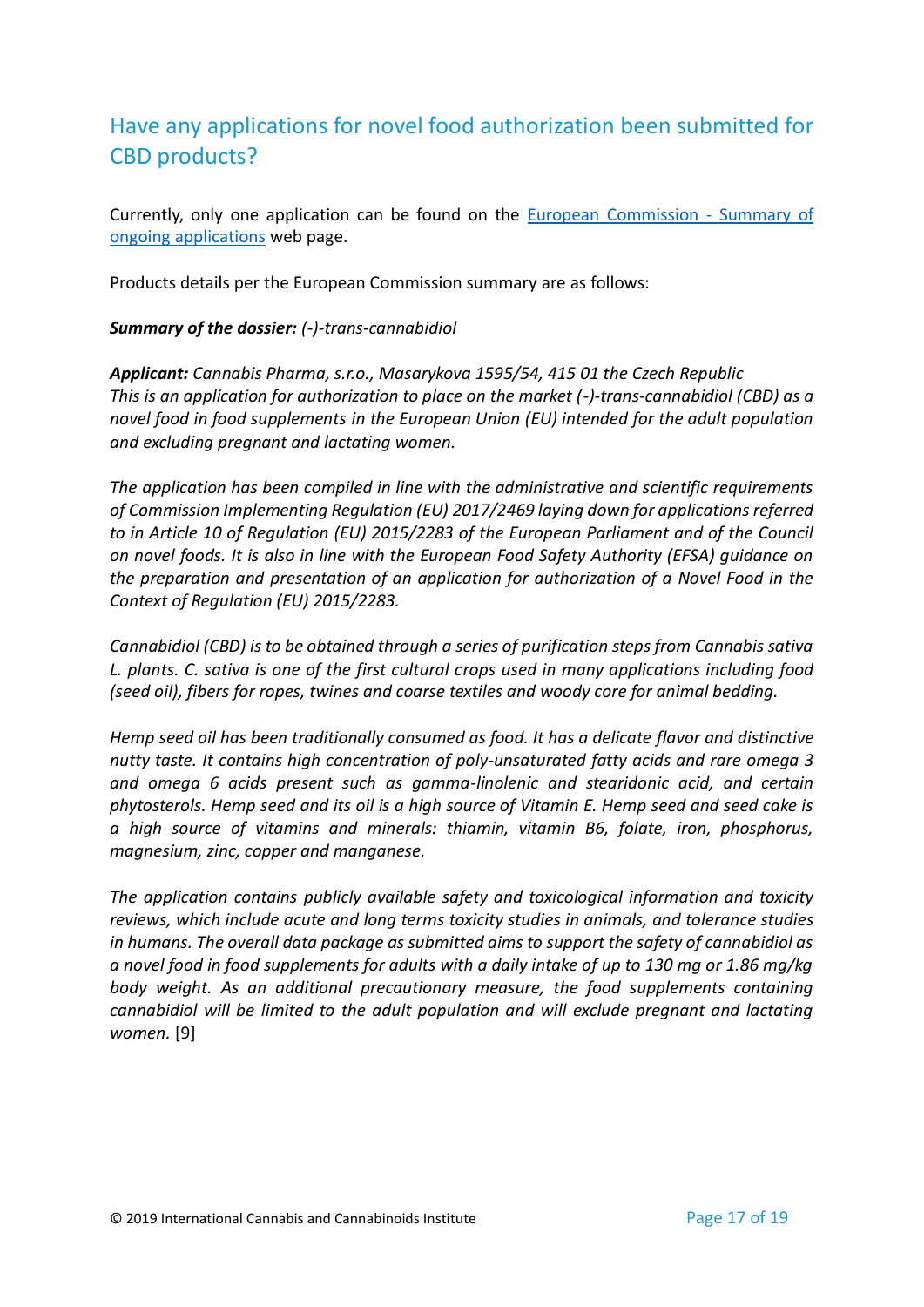#### Recommendations

CBD and hemp extract producers should apply for novel food authorizations for their products. Authorized novel food products will have a great comparative advantage to the many unauthorized products.

In the future, there will be many summaries comparing these products (including those by ICCI). This means that all the product information will be shared publicly and those without novel food authorization will become targets of inspections by national regulators.

#### <span id="page-18-0"></span>Future Considerations

No further regulatory changes are anticipated for novel foods at the EU level.

There is a possibility (and ICCI will support it at a national and EU level) for some kind of further guidance from the European Commission or its affiliates. We do not expect this guidance earlier than 2020 due to administrative procedures in the EU institutions and time needed for adequate data collection.

The only expected legislative change will be the approach towards extracts. The question remains as to whether or not extracts of cannabis are a novel food.